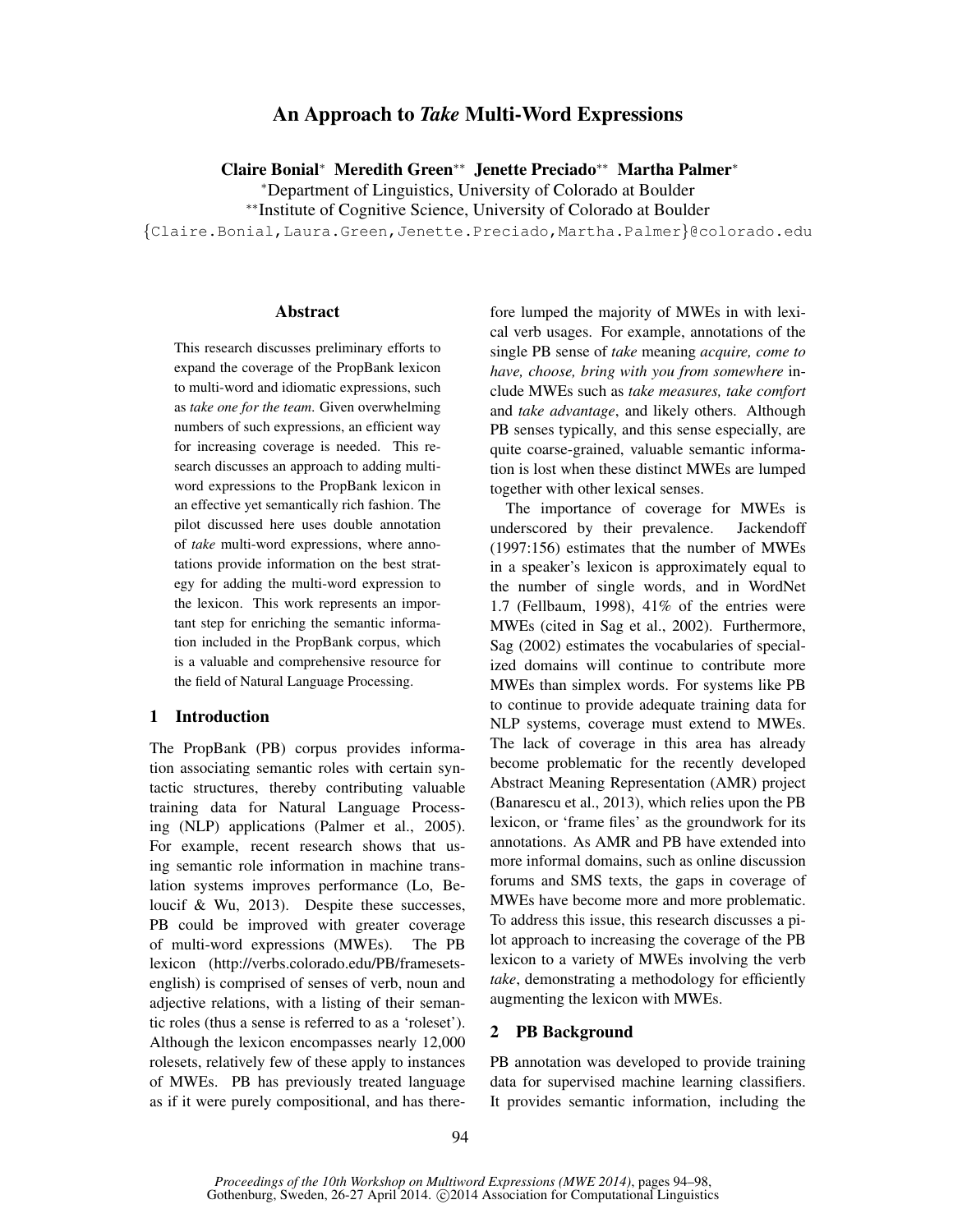basic "who is doing what to whom," in the form of predicate-by-predicate semantic role assignments. The annotation firstly consists of the selection of a roleset, or a coarse-grained sense of the predicate, which includes a listing of the roles, expressed as generic argument numbers, associated with that sense. Here, for example, is the roleset for Take.01, mentioned previously:

Take.01: *acquire, come to have, choose, bring* Arg0: Taker Arg1: Thing taken Arg2: Taken-from, source of thing taken Arg3: Destination

These argument numbers, along with a variety of modifier tags, such as temporal and locative, are assigned to natural language sentences drawn from a variety of corpora. The roleset and example sentences serve as a guide to annotators on how to assign argument numbers to annotation instances. The goal is to assign these simple, general-purpose labels consistently across the many possible syntactic realizations of the same event participant or semantic role.

PB has recently undertaken efforts to expand the types of predicates that are annotated. Previously, annotation efforts focused on verbs, but events generally, and even the same event, can often be expressed with a variety of different parts of speech, or with MWEs. For example,

- 1. He fears bears.
- 2. His fear of bears...
- 3. He is afraid of bears.
- 4. He has a fear of bears.

Thus, it has been necessary to expand PB annotations to provide coverage for noun, adjective and complex predicates. While this greatly enriches the semantics that PB is able to capture, it has also forced the creation of an overwhelming number of new rolesets, as generally each new predicate type receives its own set of rolesets. To alleviate this, PB has opted to begin unifying frame files through a process of 'aliasing'(Bonial et al., 2014). In this process, etymologically related concepts are aliased to each other, and aliased rolesets are unified, so that there is a single roleset representing, for example the concept of 'fear,' and this roleset is used for all syntactic instantiations of that concept.

This methodology is suited to complex predicates, such as light verb constructions (LVCs), wherein the eventive noun, carrying the bulk of the event semantics, may have an etymologically related verb that is identical in its participants or semantic roles (for a description of LVC annotation, see (Hwang et al., 2010). Thus, *have a fear* above is aliased to *fear*, as *take a bath* would be aliased to *bathe*. In this research, the possibility of extending aliasing to a variety of MWEs is explored, such that *take it easy*, as in "I'm just going to take it easy on Saturday," would be aliased to the existing lexical verb roleset for *relax*. In many cases, the semantics of MWEs are quite complex, adding shades of meaning that no lexical verb quite captures. Thus, additional strategies beyond aliasing are developed; each strategy is discussed in the following sections.

### 3 *Take* Pilot

For the purposes of this pilot, the *take* MWEs were gathered from WordNet's MWE and phrasal verb entries (Fellbaum, 1998), the Prague Czech-English Dependency Treebank (Hajič-2012), and Afsaneh Fazly's dissertation work (Fazly, 2007). Graduate student annotators were trained to use WordNet, Sketch Engine (Kilgarriff et al., 2004) and PB to complete double-blind annotation of these MWEs as a candidate for one of the three following strategies for increasing roleset coverage: 1) Aliasing the MWE to a lexically-similar verb or noun roleset from PB, 2) proposing the creation of groups of expressions for which one or several rolesets will be created, or 3) simply designating the MWE as an idiomatic expression. First, annotators were to try to choose a verb or noun roleset from PB that most closely resembled the syntax and semantics of the MWE. Annotators also made comments as necessary for difficult cases. The annotators were considered to have agreed if the proposed lexical verb or noun alias was the same. Strategies (2) and (3) were pursued during adjudication if the annotators were unable to agree upon an appropriate alias. Each of the possible strategies for increasing coverage is discussed in turn in the following sections.

#### 3.1 Aliasing

Aliasing involves proposing an existing roleset from PB as a suitable roleset for future MWE annotation. LVCs were the simplest of these to alias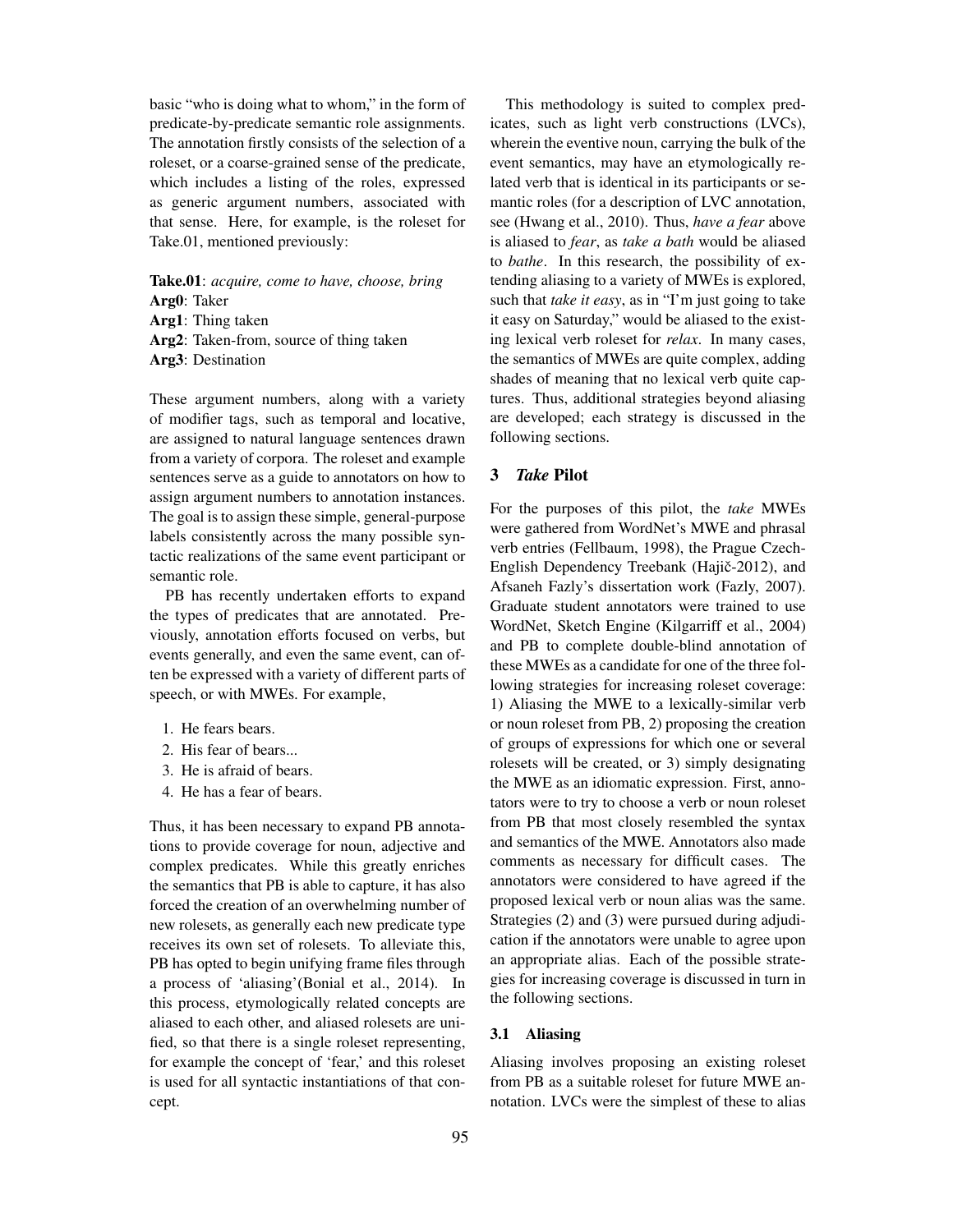since the eventive or stative noun predicate (e.g.: *take a look*) may already have an existing roleset, or there is likely an existing, etymologically related verb roleset (e.g. verb roleset Look.01). Some other MWEs were not so straightforward. For instance, *take time off* does not include an etymologically related predicate that would easily encompass the semantics of the MWE, so the annotators proposed a roleset that is not as intuitive, but captures the semantics nonetheless: the roleset for the noun *vacation*. This frame allows for an Agent to take time off, and importantly, what time is taken off from: *take time off from work, school* etc. Selecting an appropriate alias is the ideal strategy for increasing coverage, because it does not require the time and effort of manually creating a new roleset or rolesets.

Both of the instances discussed above are rather simple cases, where their coverage can be addressed efficiently through aliasing. However, many MWE instances were considerably more difficult to assign to an equivalent roleset. One such example includes *take shape*, for which the annotators decided that *shape* was an appropriate roleset. Yet, *shape* does not quite cover the unique semantics of *take shape*, which lacks the possibility of an Agent. In these cases, the MWEs may still be aliased, but they should also include an semantic constraint to convey the semantic difference, such as "-Agent" Thus, in some cases, these types of semantic constraints were used for aliases that were almost adequate, but lacked some shade of meaning conveyed by the MWE. In other cases, the semantic difference between an MWE and existing lexical verb or noun roleset was too great to be captured by the addition of such constraints, thus a new roleset or group of rolesets was created to address coverage of such MWEs, as described in the next section.

## 3.2 Groups of Syntactically/Lexically Similar Rolesets

In cases in which it was not possible to find a single adequate alias for an MWE, a group of rolesets representing different senses of the same MWE was created. For example, *take down* can mean *to write something down, to defeat something*, or *to deconstruct something*. Thus, a group of *take down* rolesets were added, with each roleset reflecting one of these senses.

Similarly, some of the proposed rolesets for

*take* MWEs were easily subsumed under a more coarse-grained, new frame in PB. For instance, *take one's lumps* and *take it on the chin* both more or less mean *to endure or atone for*, so combining these in a coarser-grained MWE frame is both efficient and allows for valuable distinctions in terms of semantic role labeling. Namely, the Agent choosing to atone for something, and what the entity is atoning for. However, such situations in which it's possible to create new coarse-grained MWE rolesets seem to be rare. Some MWEs initially seem similar enough to combine into a single roleset, but further exploration of usages shows that they are semantically different. *Take comfort* and *take heart in* both involve improving mood, but *take heart in* might be more closely-related to *hope* in meaning, while *take comfort in* might simply mean *to cheer up*.

#### 3.3 Idiomatic Expression Designation

In cases in which PB annotation would be very difficult for annotators, due to polysemy or semantics that cannot be conveyed by aliasing to an existing roleset, MWEs will be listed for future annotation as Idiomatic Expressions (IE), which get special treatment. This designation indicates that the MWE is so unique that it would require its own new roleset(s) in PB, and even with these rolesets, annotators may still have difficulty determining the appropriate roleset choice or sense of the MWE. As mentioned previously, creating multiple rolesets for each expression is inefficient, especially so if the rolesets manually created will be difficult to distinguish; thus, currently such cases are simply marked with the generic IE roleset.

The MWE *take the count* is an illustrative example of this type of case. Undergraduate and graduate annotators trained in linguistics tend to have difficulty with detailed sports references in annotation instances, regardless of how much context is provided. This MWE applies to several sports scenarios: one can *take the count* in boxing or *take the (full) count* in baseball, and some usages were even found for football, where many speakers would use *run down the clock*. Annotators unfamiliar with the somewhat esoteric meanings of these phrases would undoubtedly have trouble distinguishing the rolesets and arguments of the rolesets, thus *take the count* in sports contexts (as opposed to the LVC *take the count*, meaning *to count*) will simply be designated IE.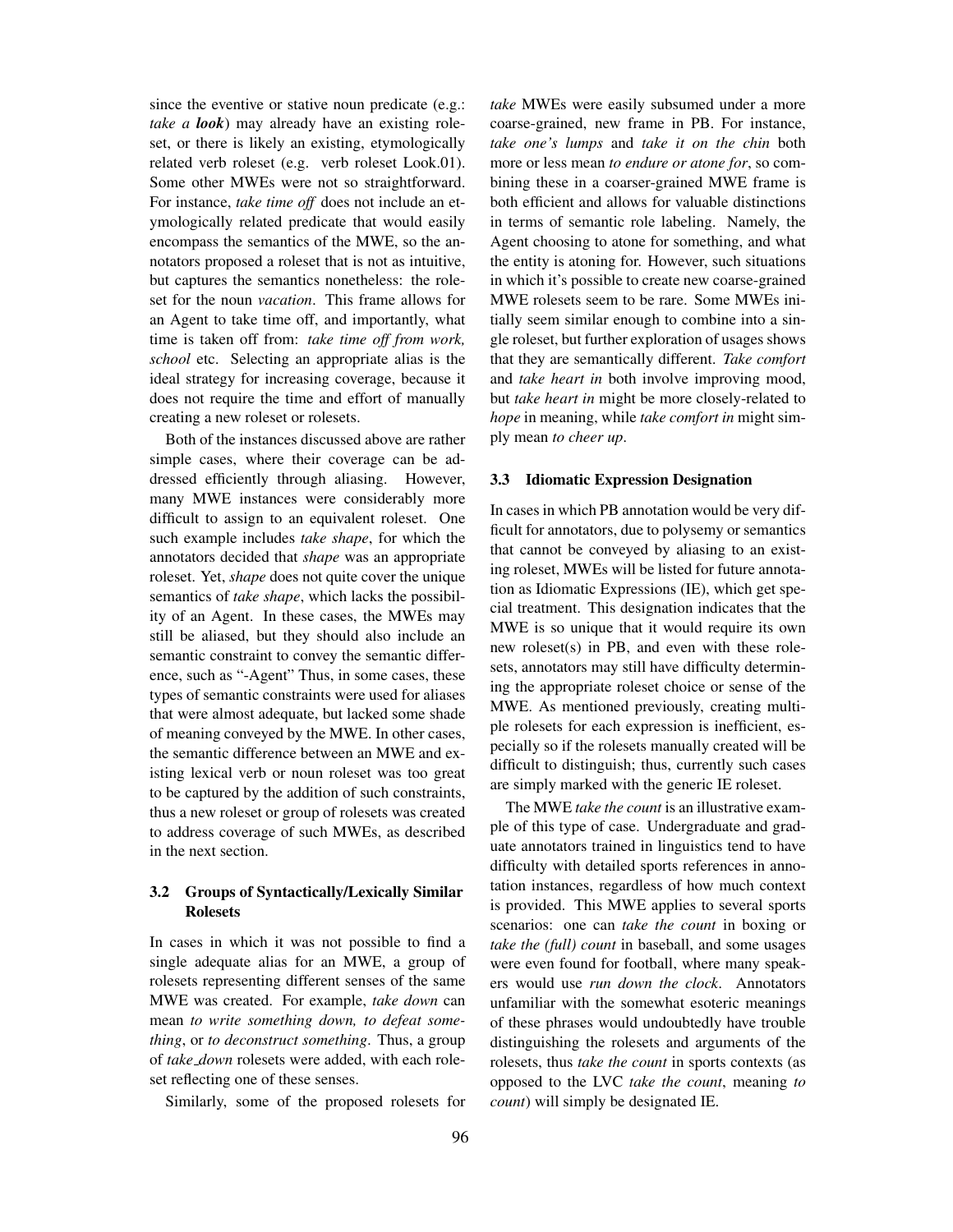Currently, IE instances are simply set aside from the rest of the PB corpus, so as to avoid these instances adding noise to the data. In the future, these IE expressions will need to be treated individually to determine the best way to capture their unique semantics.

### 4 Results & Conclusions

One way of analyzing the validity of this methodology is to examine the Inter-Annotator Agreement (IAA) on the proposed alias. After the training period (in which about 60 MWEs were investigated as a group), annotators worked on double-blind annotation of 100 additional MWEs. Of these, 17 were found to be repeats of earlier MWEs. Of the remaining 83, annotators agreed on the exact alias in 32 cases, giving a rather poor, simple IAA of about 39%. However, the standards used to calculate IAA were rigid, as only instances in which the annotators aliased the multiword expressions to exactly the same lexical verb or noun roleset were counted as an agreement. Annotators often disagreed on lexical verbs, but still chose verbs that were extraordinarily similar. Take, for example, the MWE *take back*. One annotator chose to alias this MWE to *retract* while the other annotator chose *reclaim*. It is safe to say that both of these lexical verbs are equally logical choices for *take back* and have similar semantic and syntactic qualities. In other cases, annotators had discovered different senses in their research of usages, and therefore the aliases reflect different senses of the MWE. Instances like these were marked as disagreements, resulting in a misleadingly low IAA. After discussion of disagreements, IAA for these 83 MWEs rose to 78%, leaving 18 MWEs for which the annotators were unable to agree on a strategy. Annotation proceeded with an additional 76 MWEs, and for this set annotators disagreed on only 6 MWEs. This process demonstrates that although annotators may not agree on the first alias that comes to mind, they tend to agree on similar verbs that can capture the semantics of an MWE appropriately. In a final adjudication pass, adjudicators discussed the cases of disagreement with the annotators and made a final decision on the strategy to be pursued.

In all, 159 unique MWEs were examined in double-blind annotation. Of these, 21 were discarded either because annotators felt they were not truly MWEs, and could be treated compositionally, or because they were very slight variants of other MWEs. The following table shows how many of the remaining 138 MWEs were agreed upon for aliasing (and how many of these were thought to be LVCs), how many cases led to the addition of new rolesets, how many will be labeled IE in future annotation, and how many will remain classed with the existing Take senses (note that 4 MWEs were classed as having both a potential alias for LVC usages, and requiring rolesets or another strategy for other usages; for example, *take the count* discussed above). Overall, this pilot

| <b>MWE Example</b> | <b>Strategy</b> Count |    |
|--------------------|-----------------------|----|
| take_tumble        | Alias-LVC             | 45 |
| take_it_easy       | Alias-nonLVC          | 55 |
| take down          | Roleset(s) Created    | 20 |
| take_count         | IE.                   |    |
| take_home          | Take.XX               | 18 |

Table 1: MWE cases addressed by each strategy.

demonstrated that the approach is promising, considering that it requires only about 20 new rolesets to be created, as opposed to over 138 (given that some MWEs have multiple senses, requiring multiple rolesets). As annotations move on to additional MWEs involving other verbs, a similar reduction in the roleset workload will be invaluable to expanding PB.

### 5 Future Work

The next step in this research is to complete the roleset unification, which allows the aliasing to take effect. This process is currently underway. Once this is complete, an investigation of *take* annotations using the unified rolesets will be undertaken, with special focus on whether IAA for *take* instances is improved, and whether performance of automatic Semantic Role Labeling and Word Sense Disambiguation applications trained on this data is improved. If results in these areas are promising, this research will shift to analyzing *make, get,* and *have* MWEs with this methodology.

## Acknowledgments

We gratefully acknowledge the support of the National Science Foundation Grant NSF-IIS-1116782, A Bayesian Approach to Dynamic Lexical Resources for Flexible Language Processing, and funding under the BOLT and Machine